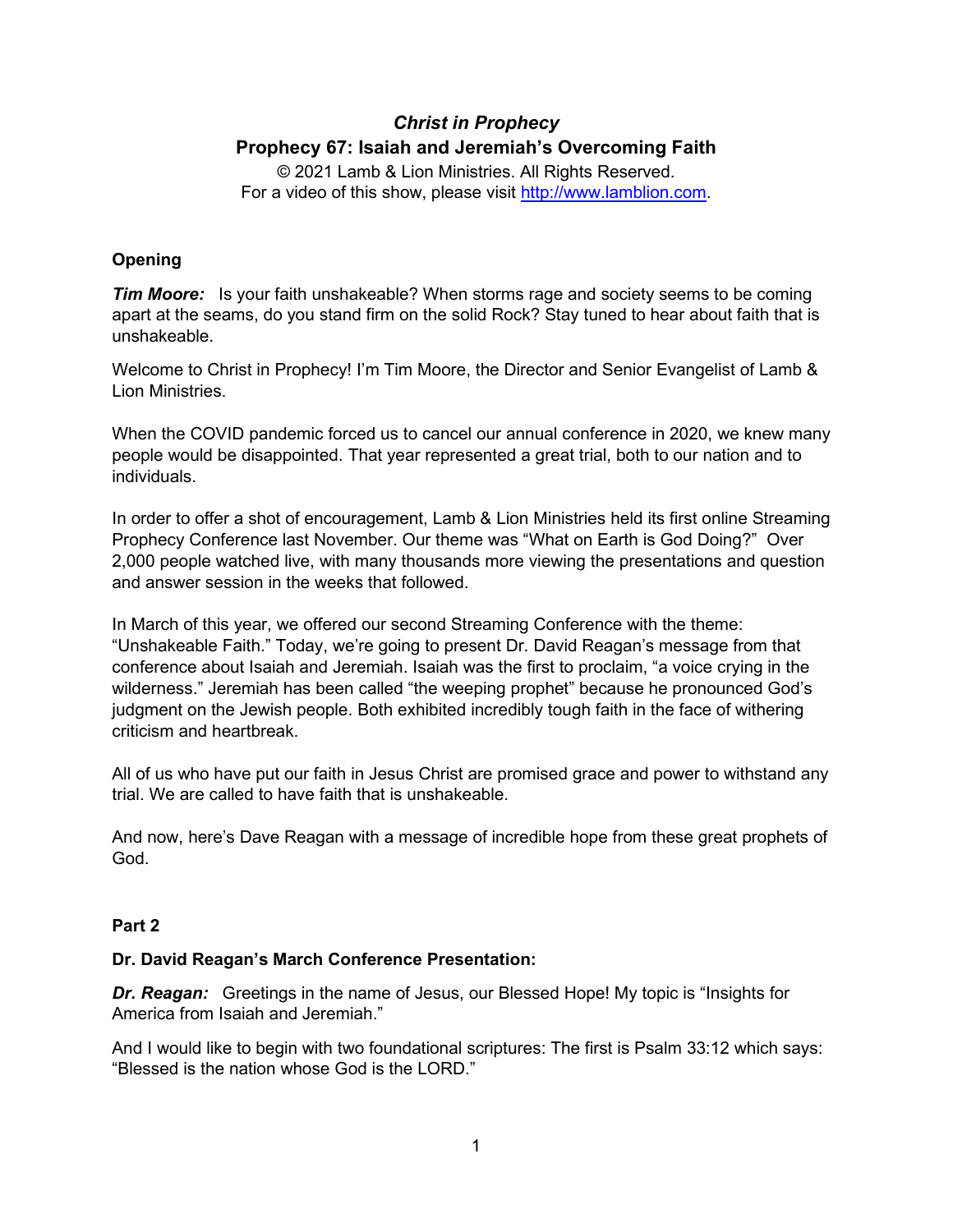The second is Proverbs 14:34 which reads: "Righteousness exalts a nation, but sin is a disgrace to any people."

Ever since I began holding Bible prophecy conferences 41 years ago, the number one question asked during question and answer sessions has been: Where is the United States in Bible prophecy? In response to this question, I have always replied by saying I do not believe our nation is mentioned specifically anywhere in Bible prophecy.

But I have also taught that we are in the Bible in prophetic symbolism, or what is usually referred to as prophetic type. And I am convinced that our prophetic type is ancient Judah. No other nation in history has been so richly blessed by God as the United States except Judah.

If you will remember, after the death of Solomon, the kingdom of David split into two nations, Israel and Judah. The northern nation of Israel was apostate from the beginning. It was founded in rebellion against God and continued in that condition for 208 years until it was conquered by the Assyrians in 722 BC. During its lifetime, the nation had 19 kings, and not a single one was considered righteous in the eyes of God.

The southern nation of Judah lasted 136 years longer for a total of 344 years, and 8 of its 20 kings were considered righteous by the Lord. Consider the parallels between our nation and Judah:

Judah was given great leaders like Hezekiah, Jehoshaphat, Josiah, just as we have been blessed in our history with leaders like Washington, Lincoln, the Roosevelts, and Reagan.

Judah enjoyed a degree of freedom that was unparalleled for that day and time, just as we have been blessed.

Judah was granted great prosperity just as we have been.

And Judah was favored with abundant spiritual blessings just as we have been.

The Shekinah Glory of God resided in Judah's Temple in Jerusalem. And likewise, we have been blessed to be used by God to proclaim the Gospel all over the world.

Well, I wish I could stop there with this list of positive parallels, but I cannot. That's because we share some negative characteristics with Judah.

One is pride. Judah became proud of its blessings and the people deceived themselves into thinking they were the ones responsible for their blessings. They forgot the One who was truly responsible, just as we have.

Another negative parallel is rebellion. As Judah distanced itself from God, it began to rebel against His Word, just as we are now in the process of doing the same thing.

The result for Judah was the destruction of their nation by the Babylonians in 586 BC. But before God poured out His wrath on the nation, He patiently called them to repentance and warned them of His impending judgment. He did this in two ways, through prophetic voices and remedial judgments.

Let's consider the prophetic voices first. In about 740 BC, God anointed a sophisticated and erudite man named Isaiah to be a prophet to Judah, and the first thing God asked him to do was to search out the land and compile a spiritual inventory of the sins of the people.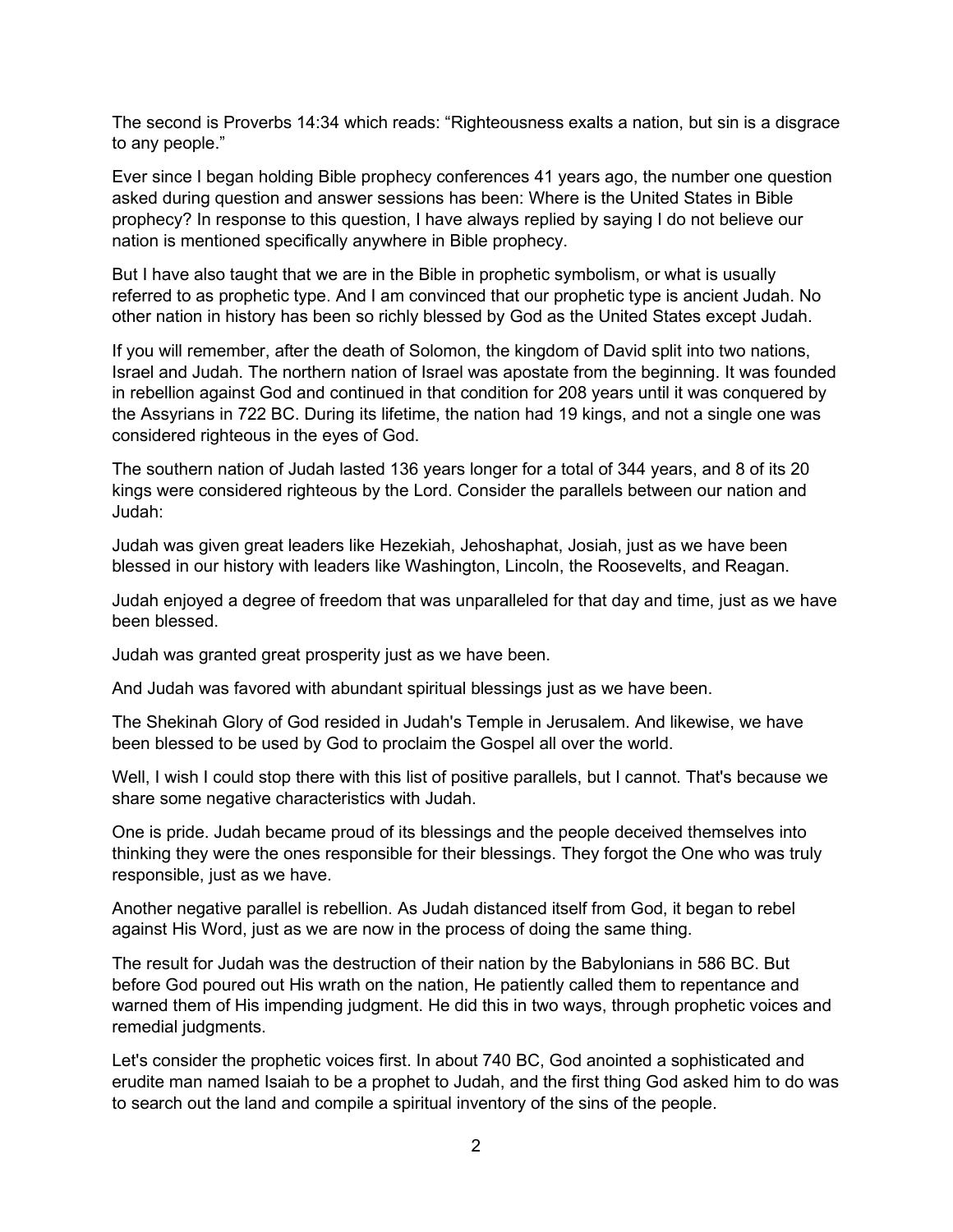Now, God knew the sins. This was His way of acquainting Isaiah with them firsthand.

Isaiah's subsequent report was startling and heartbreaking. It clearly revealed that the people whom God had so richly blessed had turned their back on Him and His Word.

And since these are the sins that motivated God to destroy the nation, the city, and the temple He loved so much, we should pay close attention to what they were.

Isaiah's report is found in chapter 5 of his writings, and he begins in verse 7 with the sin of injustice: "He, God, expected . . . justice, but instead He found oppression. He expected to find righteousness, but instead He heard cries of violence."

Next, Isaiah mentioned greed: "You buy up property, so others have no place to live. Your homes are built on great estates so you can be alone in the midst of the earth!" (Isaiah 5:8)

The next sin he discovered was pleasure-seeking: "They furnish wine and lovely music at their grand parties lyre and harp, tambourine and flute but they never think about the LORD or notice what He is doing." (Isaiah 5:12)

The fourth sin he reported was blasphemy: "They even mock the Holy One of Israel and dare the Lord to punish them. 'Hurry up and punish us, O LORD,' they say. 'We want to see what you can do!'" (Isaiah 5:19)

Next, Isaiah pointed to the shocking sin of moral perversion: "They say that what is right is wrong and what is wrong is right; that black is white, and white is black; bitter is sweet and sweet is bitter." (Isaiah 5:20)

The sixth sin Isaiah lamented was the sin of intellectual pride: "Woe to those who are wise and shrewd in their own eyes!" (Isaiah 5:21)

Next, Isaiah identified the sin of intemperance: "Woe to those who are "heroes" when it comes to drinking and boast about the liquor they can hold." (Isaiah 5:22)

The final sin identified by Isaiah was political corruption: "They take bribes to pervert justice, letting the wicked go free and putting innocent men in jail." (Isaiah 5:23)

Isaiah concluded his list with a summary statement that identified the fundamental reason for all the sins. He wrote: ". . . they have thrown away the laws of God and despised the Holy One of Israel." (Isaiah 5:24)

So, the eight sins of Judah that Isaiah reported were: injustice, greed, pleasure, blasphemy, moral perversion, intellectual pride, intemperance and political corruption.

All of which he asserted were produced by contempt for the Word of God. Isaiah also reported that all his calls to repentance were met with scoffing and frivolity.

Isaiah responded to this crass indifference with a very strong warning, he wrote, "God will send a signal to the nations far away, whistling to those at the ends of the earth, and they will come racing toward Jerusalem . . . They will seize my people and carry them off into captivity with none to rescue them." (Isaiah 5:26-30)

That prophecy was ultimately fulfilled when Judah fell to the Babylonians in about 587 BC.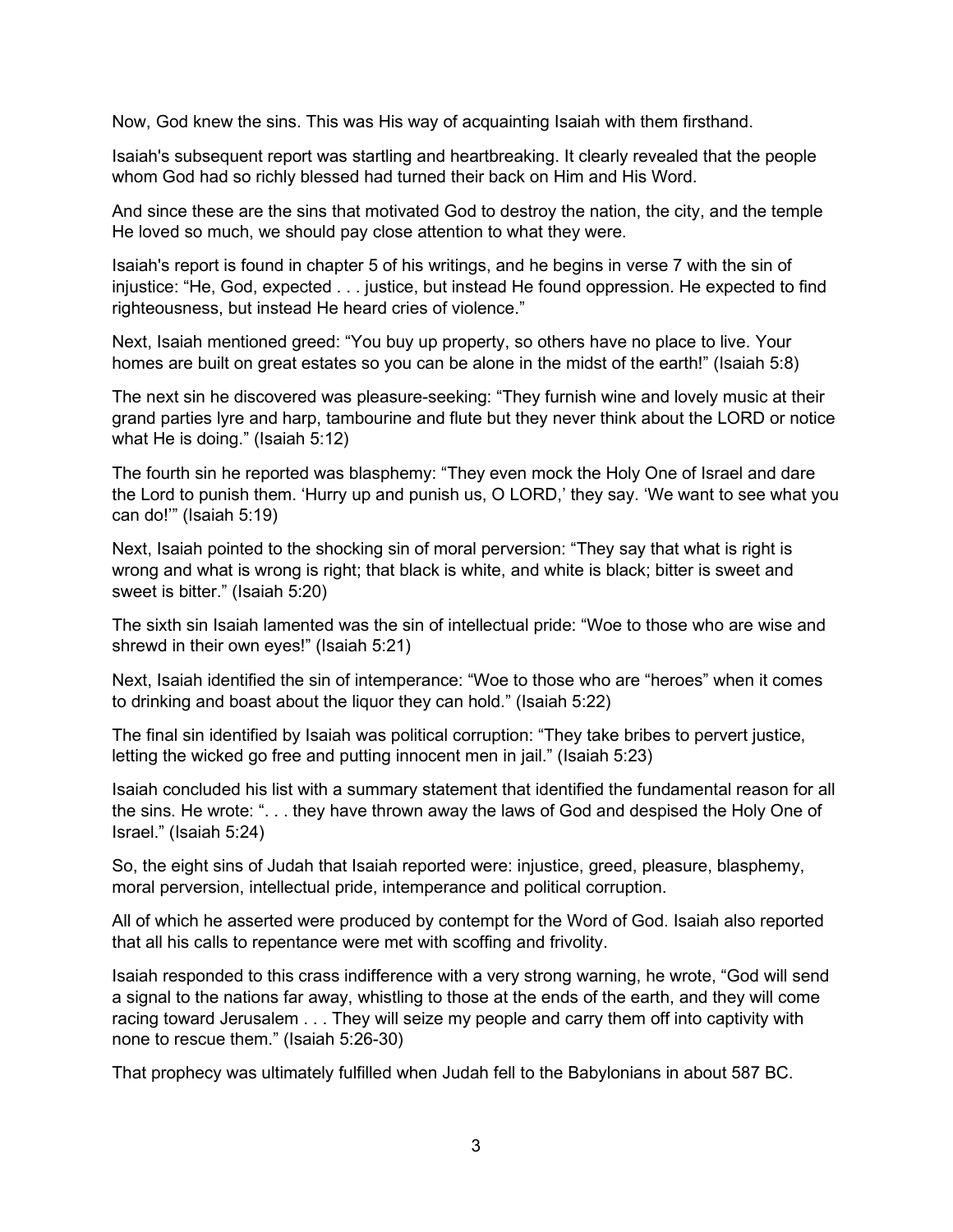But amidst all of Isaiah's calls to repentance and his warnings of destruction, he always gave messages of glorious hope by pointing to the future Millennial reign of Jesus on this earth when the Jewish nation would be elevated as the prime nation of the world, and the earth would be flooded with peace, righteousness and justice as the waters cover the seas.

As we view the spiritual darkness that has overtaken our nation and converted it from one founded on Judeo-Christian principles to one that is now secularized and paganized and wallowing in rebellion against God, we need to keep an eternal perspective by reminding ourselves of the promise that one day soon Jesus will be reigning over all the earth.

As Isaiah pointed out over and over, maintaining an eternal perspective will give us the hope we need in coping with a society in revolt against God.

Sixty years after Isaiah, God called a young priest named Jeremiah to do the same thing he had requested of Isaiah. He asked him to go forth and make an inventory of the sins of Judah.

And when he reported back to God, he listed the same sins as Isaiah, but he added three new ones.

The first was immorality. Now, this, of course, had been hinted at in Isaiah's accusation of moral perversion. But Jeremiah got very specific: He declared that God had fed His people until they were full, but they thanked Him by "committing adultery and lining up at the brothels."

He compared them to "well-fed, lusty stallions, each neighing for his neighbor's wife." (Isaiah 5:7-8)

The second sin Jeremiah detected was religious corruption. He wrote: "A horrible and shocking thing has happened in this land, the prophets give false prophecies, and the priests rule with an iron hand. Worse yet, my people like it that way!" (Isaiah 5:30-31)

The third sin he added to the growing list was closed minds. He declared the people did not listen when God spoke. "Their ears are closed, and they cannot hear. They scorn the word of the Lord. They don't want to listen at all." (Isaiah 6:10-11)

Jeremiah then concluded with three powerful summary statements:

"Their faces are harder than rock." (Isaiah 5:3)

"They have a stubborn and rebellious hearts." (Isaiah 5:23)

"They do not know how to blush." (Isaiah 6:15)

At this point, Jeremiah issued a called to repentance, coupled with a stern warning: "Oh, my people, dress yourselves in burlap and sit among the ashes. Mourn and weep bitterly, as for the loss of an only son. For suddenly the destroying armies will be upon you!" (Isaiah 6:26)

But the people of Judah were so caught up in rebellion that they refused to repent, and they scoffed at the warning, responding by shouting, "The Temple, the Temple, the Temple!"

Now what they meant by this taunt was that they did not believe God would ever destroy their nation and their capital city because the Shekinah Glory of God rested in their Temple.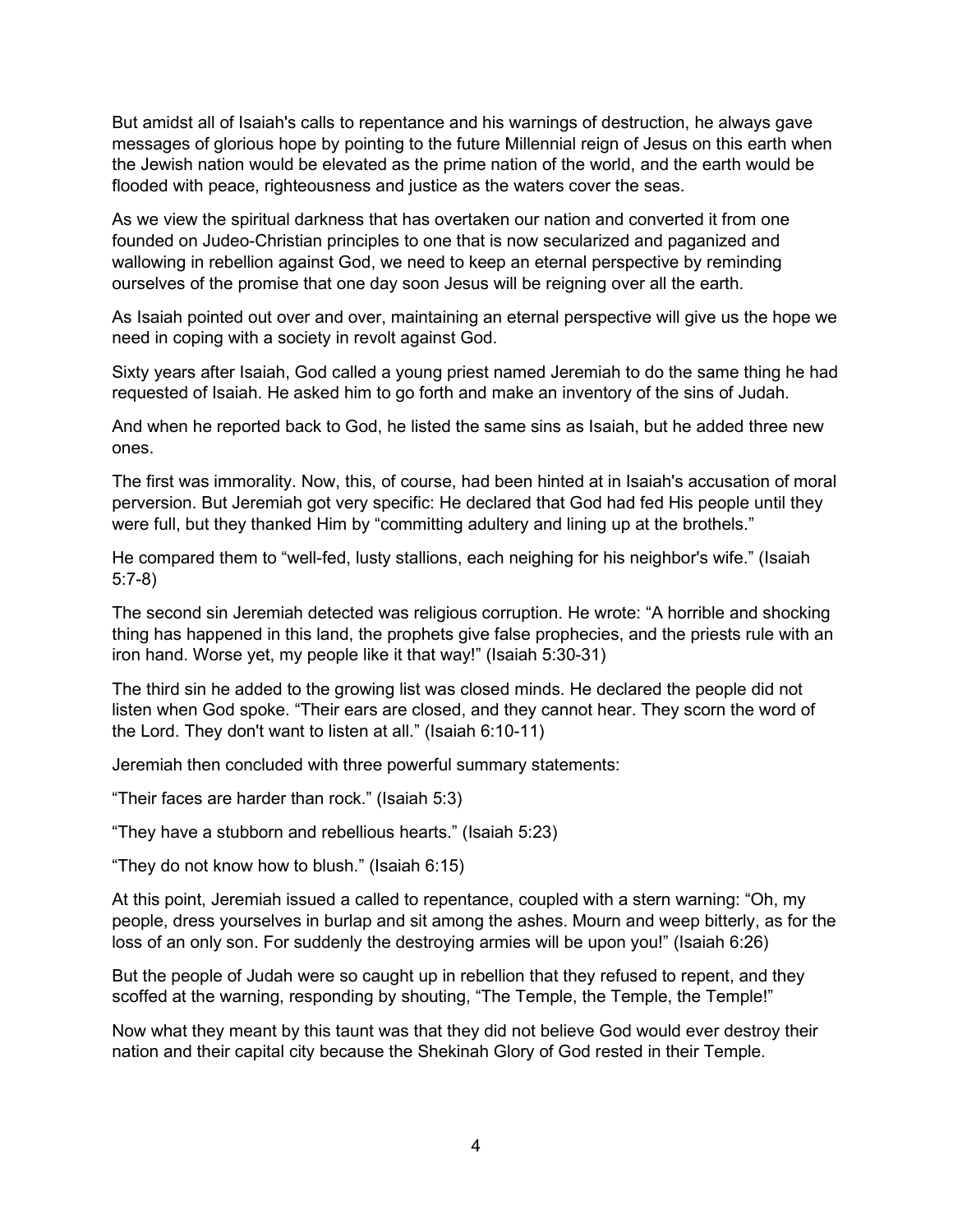Meanwhile, God was speaking through prophetic voices, while He was doing that, while He was calling the people to repentance and warning them of an ultimate judgment, He was simultaneously inflicting the nation with remedial judgments.

Now, these are judgments designed to humble people and motivate them to think with an eternal perspective and repent of their sins.

Before they entered the Promised Land, God had warned them through Moses that if they were not faithful to His commandments, they would suffer remedial judgments to call them to repentance. These judgments are listed in detail in Deuteronomy 28, and they include such things as: crop failures, rebellion of teenagers, epidemic of divorce, rampant disease, confusing government policies, defeats by enemies, foreign domination, and ultimately exile.

But the people of Judah were set in their sins. They refused to repent, and Jeremiah therefore declared that their "wound was incurable." (Jeremiah 10:19)

The result was the Babylonian conquest of the nation and its capital in 587 BC, resulting in most of the people being carried away into captivity.

God in His mercy allowed them to return 70 years later, but during the next 400 years, they persisted in their sins, and so, in 70 AD, God allowed them to be conquered by the Romans and dispersed worldwide, just as he had warned.

This sordid history of a people rebelling against their God who had blessed them so overwhelmingly is summed up in two very sad verses in 2 Chronicles 36:15-16. As the verses are read, you can almost hear the Lord weeping: "And the Lord, the God of their fathers, sent word to them again and again by His messengers, because He had compassion on His people and on His dwelling place; but they continually mocked the messengers of God, despised His words, scoffed at His prophets, until the wrath of the LORD rose against His people, until there was no remedy."

From this history of Judah, we can draw some conclusions about how God deals with a rebellious nation which He has so richly blessed.

First, He raises up prophetic voices to call the nation to repentance. And, if there is no repentance, He places remedial judgments upon the nation.

If the nation repents, He forgives and blesses. But if there is no repentance, God destroys the nation when its rebellion becomes entrenched, reaching a point of no return.

The Bible says this point of no return occurs when "the wound becomes incurable."

Nahum declared that Nineveh had "an incurable wound."

Jeremiah used the same terminology with reference to Judah.

And Jeremiah was even told to stop praying for Judah. (Jeremiah 7:16)

Ezekiel was told the same thing, but in even stronger terms.

Ezekiel was told that if the most righteous men who have ever lived, Noah, Daniel and Job, were to intervene for Judah, it would be of no avail, except for themselves and their families, because the nation had reached the point of no return and was going to be destroyed.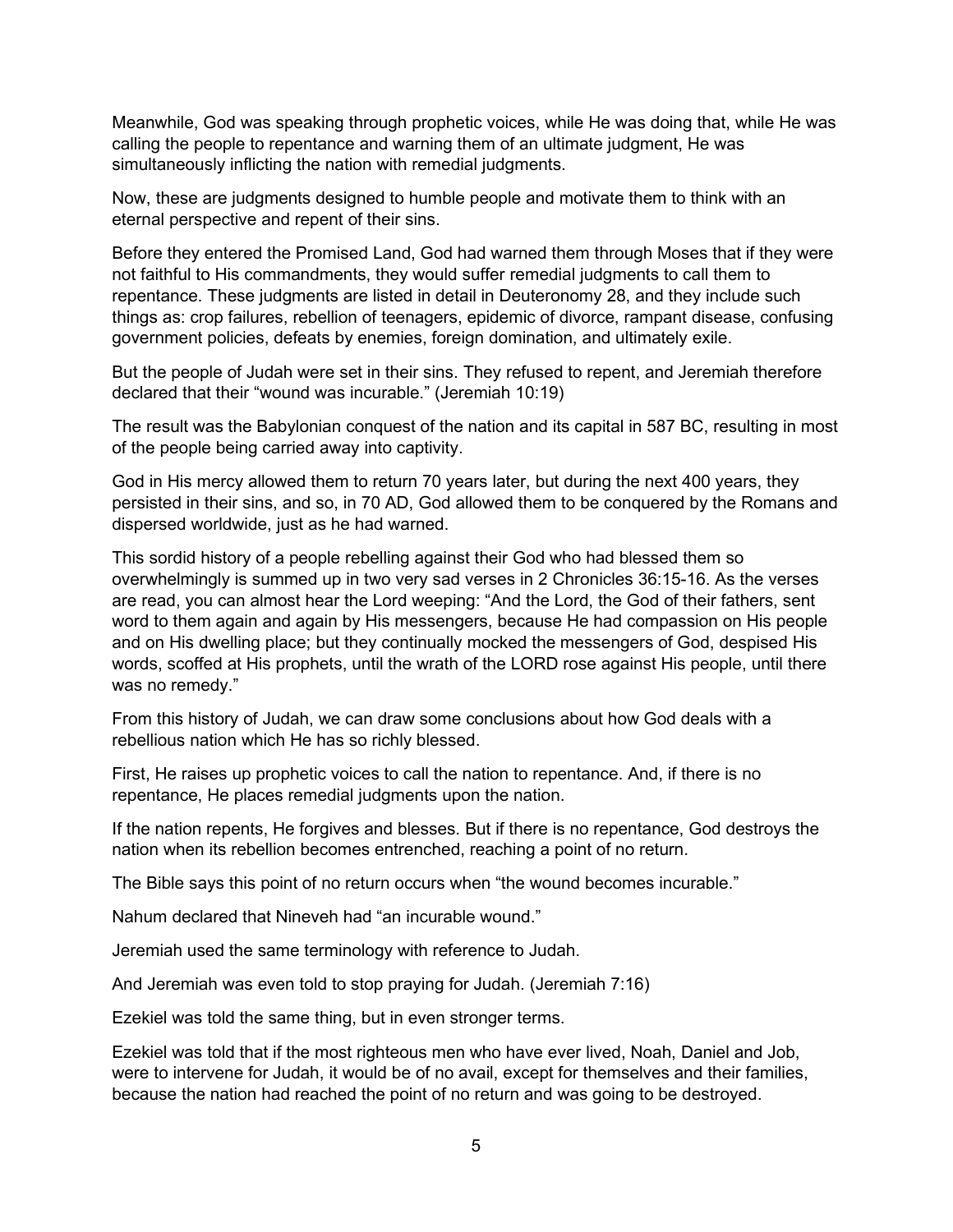All of which reminds me of the words of the prophet Nahum who wrote, "A jealous and avenging God is the LORD; The LORD is avenging and wrathful. The LORD takes vengeance on His adversaries, And He reserves wrath for His enemies. The LORD is slow to anger and great in power, And the LORD will by no means leave the guilty unpunished." (Nahum 1:2-3)

Now, let's quickly apply these principles to the United States. As I have said many times, I believe God raised up this nation with the purpose of using our great natural resources and technical ingenuity to spread the Gospel all over the world. As we fulfilled His purpose, He poured out blessings upon us, blessings like unparalleled freedom, prosperity, immense power, worldwide influence.

He even gave us the blessing of serving as the key nation in the rebirthing and nurturing of the nation of Israel. But we became enamored with our wealth and power, and we began turning our back on God.

The Almighty Dollar became our god.

Greed became our motivator.

Gambling became a national pastime.

Sex became our obsession.

We became the world's largest consumer of illegal drugs.

We kicked God out of our schools.

We legalized abortion.

We endorsed moral perversion.

And we became the moral polluter of planet earth through our violent, immoral, and blasphemous movies and television programs.

As we wallowed in the sexual revolution of the 1960's, God began to raise up prophetic voices like Dave Wilkerson, calling this nation to repentance.

And in the years since that time, he has raised up many more prophetic voices, 13 of which I identify in my book, "God's Prophetic Voices to America."

When we refused to repent, the remedial judgments began to fall.

They included such things as:

The Vietnam War which occurred on the heels of the sexual revolution of the 60's.

The 9/11 Attacks in 2001, where God allowed the terrorists to be successful in attacking the two symbols of our pride: The Twin Towers in New York which represented our wealth; and the Pentagon in Washington, DC which represented our power.

Then there was Hurricane Katrina in 2005. Undoubtedly God's response to our immorality and our forcing Israel to abandon the Gaza Strip.

The storm formed suddenly in the Gulf on the last day of the Gaza Strip withdrawal and it hit New Orleans just as it was getting ready to host its annual homosexual festival.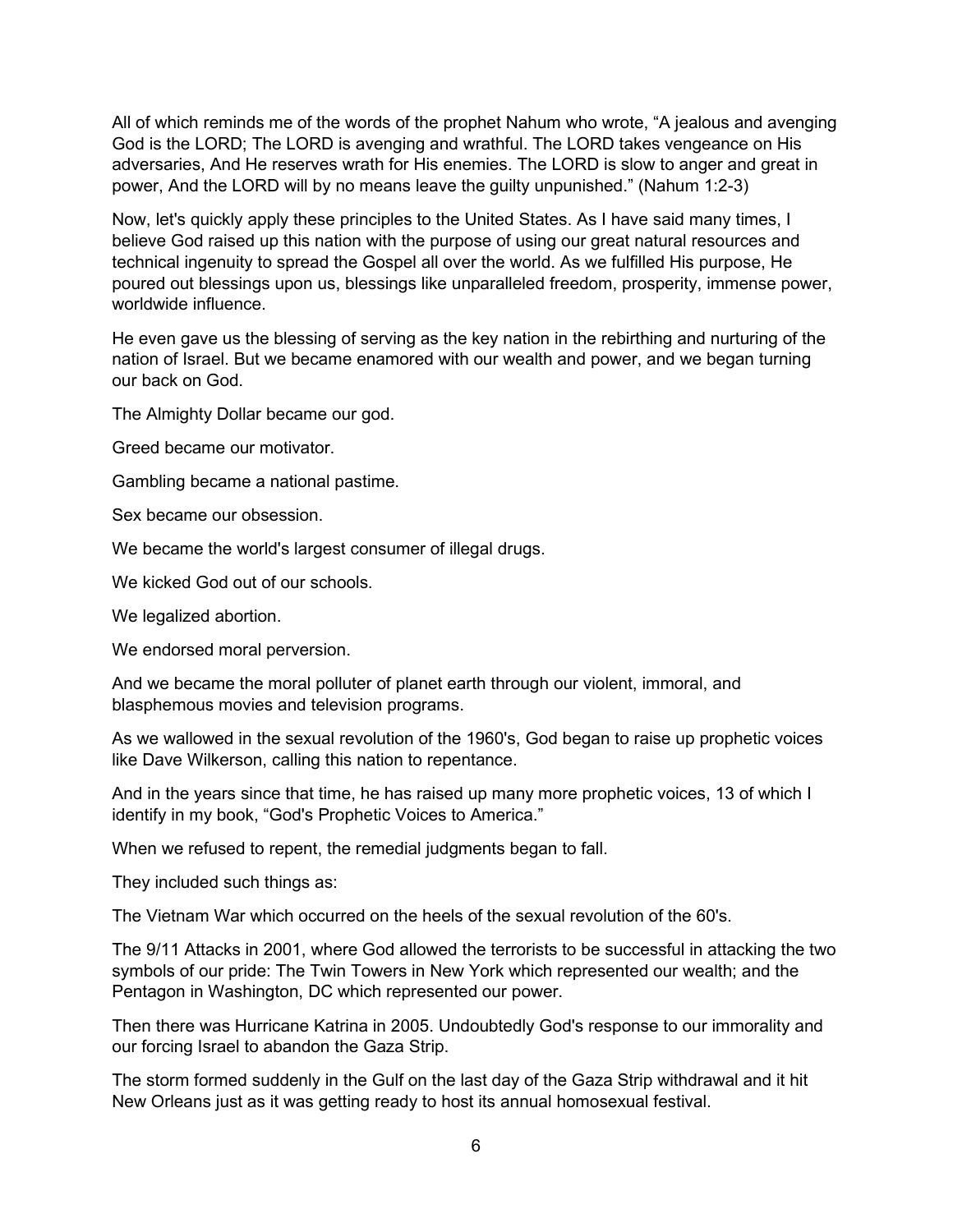The Sept 2008 Stock Market Crash. Again, this was another remedial judgment, a response to our attempts to strong arm Israel into surrendering its heartland. It occurred on the eve of Rosh Hashanah, the Jewish New Year, and the market fell by 777 points, indicating the signature of God.

And then there were the type of leaders we deserve. It is no accident that President Obama was the most pro-abortion, pro-homosexual, anti-Capitalist, anti-Israel leader in the entire history of our nation.

The man who promised us hope proceeded to destroy that hope with a myriad of ungodly programs and actions.

Let's consider the parallels once again between Judah and the United States:

Ancient Judah was blessed with great leaders, freedom, prosperity, and spiritual blessings, all of which our nation has enjoyed. But, like Judah, we have drifted into pride and rebellion. We have forgotten about God and we have rejected His Word. And as with ancient Judah, God has responded with warnings and judgments. Now, we are courting His destruction.

This brings us to a very important question: Why should the United States be treated any differently? The answer, of course, is that God is not treating us any differently. He has raised up prophetic voices to call us to repentance, He has sent remedial judgments. And our response has been one of patriotism, when the needed response is repentance. And so, our society has continued to slouch toward Gomorrah.

Let me take a moment to emphasize to you how serious the decay of our society has become. Only a person my age can appreciate how radically and how quickly our society has disintegrated.

When I was born in 1938-

Abortionists were sent to prison.

Pregnancy out of wedlock was thought of as scandalous.

Homosexuality was considered unnatural and immoral.

Pornography was despised as a perversion.

Drugs were something you bought at a drug store.

Marriage was sacred.

Living together was taboo.

Divorce was a disgrace.

Same-sex marriage was beyond even the wildest and most depraved imagination.

Homemaking was honored, and day care was provided by mothers in their homes.

Child abuse was almost unheard of.

Ladies did not curse or smoke.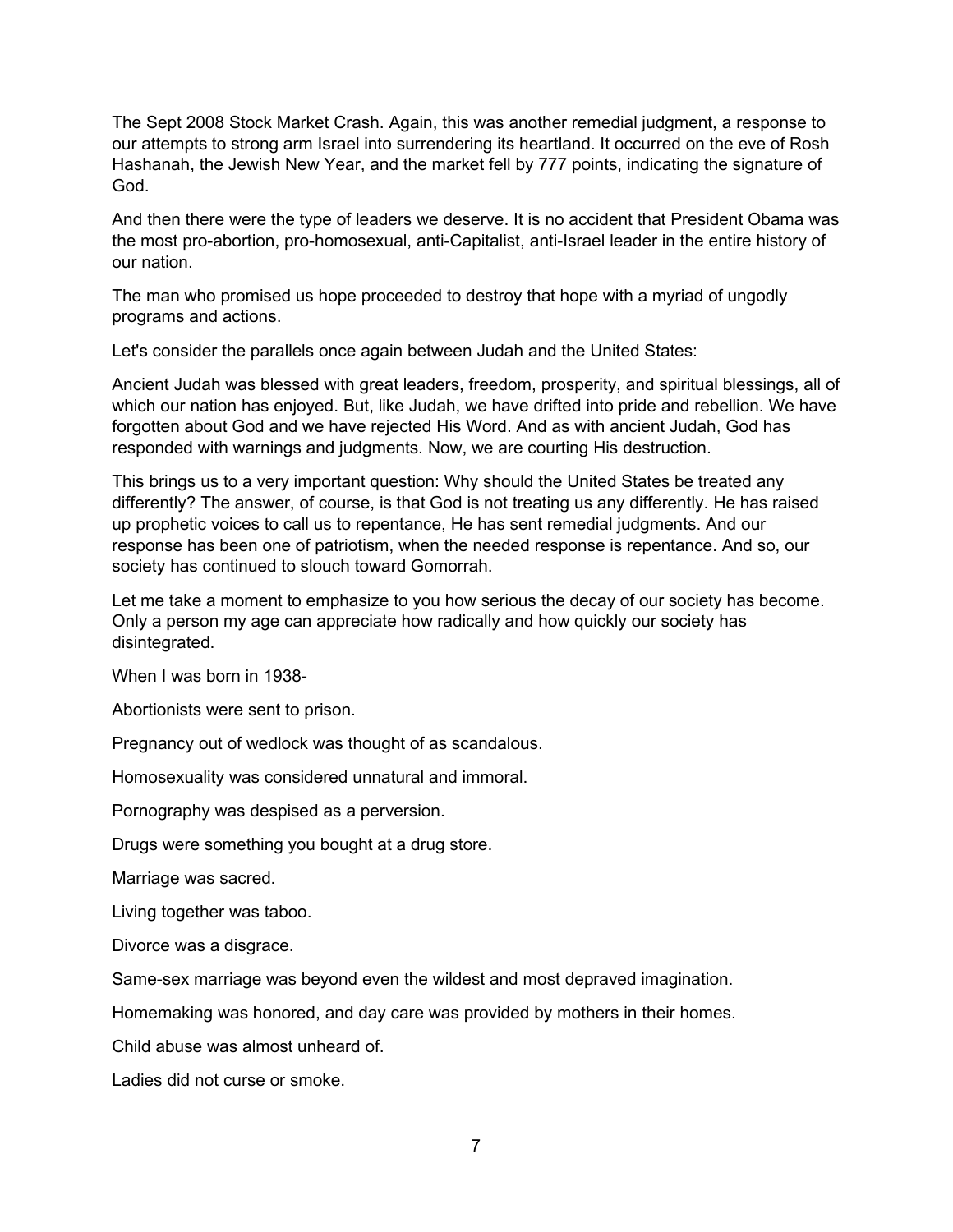The word, "damn," was considered flagrant language in a movie.

The first motion picture to use a curse word was Gone with the Wind in 1939. The movie ended with the phrase, "Frankly, my dear, I don't give a damn."

In 2013 a film called "The Wolf of Wall Street," starring Leonardo DiCaprio, had the "f-word" in it 544 times in 180 minutes!

In 1997, the veteran television star, Steve Allen, denounced the growing filth in movies and television by saying, "We have become a society where vulgarians entertain barbarians." And folks, that was 24 years ago!

It is true that in His grace and mercy, God gave us a temporary respite, a window of grace through the miraculous election of Donald Trump in 2016.

Incidentally, I believe the crucial factor in producing that miracle was Franklin Graham's prayer crusade that he took to every state capital in our nation.

And at each stop, he began his presentation with the same words: "I have no hope in the Democratic Party, I have no hope in the Republican Party. Zero hope. Our only hope is God." And he proceeded to call our nation to prayer and repentance.

President Trump did a lot of things right while he proclaimed that he was going to "Make America Great Again."

But no one can make our nation great again as long as we continue in our outright rebellion against God and His Word.

Our nation, like Judah, has gone too far in its rejection of God. I believe our wound is incurable. When Trump was elected I said that his election was not a portent of our future. And I pointed to four brutal facts to prove that point. After eight years of the most ungodly administration in American history:

President Obama left office with a 60% approval rating.

His designated heir, Hillary Clinton, received 3 million more votes than Trump.

And our nation's future, the Millennials supported an out-and-out Socialist, and when he failed to get the nomination, they voted overwhelmingly for Clinton.

And then consider, too, the ignorance of God's Word that has come to characterize both our nation and professing Christians.

This ignorance is reflected in polls conducted by the Barna Association which show that only 9% of Americans are Bible-believing. And even more shocking, only 17% of professing Christians are truly Bible-believing Christians!

I think Romans chapter 1 makes it crystal clear that the fate of our nation is sealed. It says that the wrath of God is called down from Heaven by: ungodliness, unrighteousness, suppression of the truth, and worship of the creation rather than the Creator.

Well, that's exactly where we are in our nation's history. We are practicing ungodliness as we kick God out of our schools and all aspects of our public life.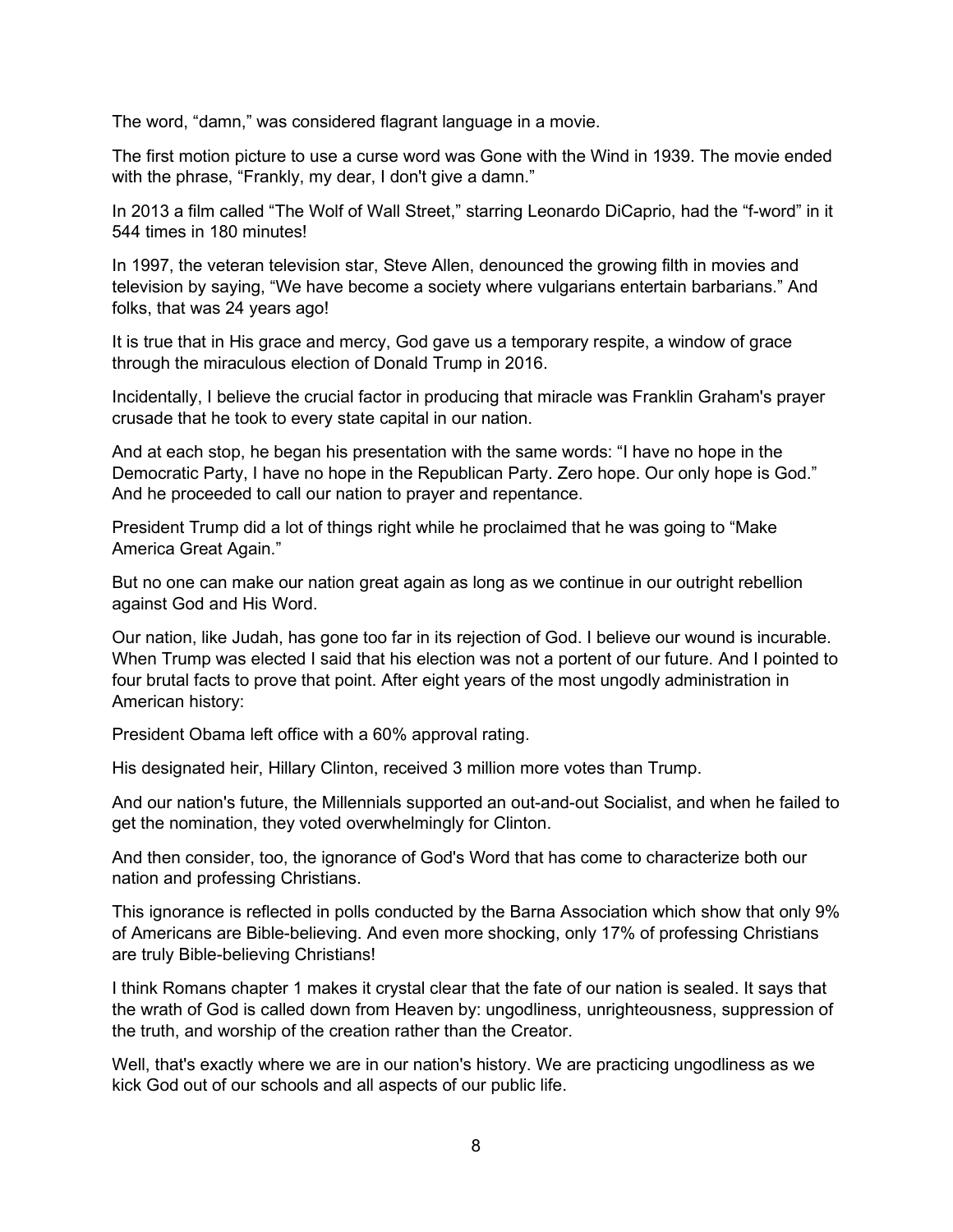We are practicing unrighteousness in our daily murder of babies.

We are suppressing the truth of the origin of the universe and of life.

And we are worshiping the Creation rather than the Creator.

Romans 1 tells us how God responds to the kind of rebellion that is going on here, He steps back, He lowers the hedge of protection, He allows evil to multiply. And the results are:

A sexual revolution- which occurred in our nation in the 1960s.

A plague of homosexuality- which followed in the 1980s and 90s.

The society being delivered over to a depraved mind- which is where we are today.

What else but depravity of mind could explain our nation's celebration of the Supreme Court's decision to legalized same-sex marriage? As we celebrated, God must have wept.

Or consider the depravity of this sordid spectacle of the White House lit up in the colors of the Sexual Perversion Movement.

I have no doubt that we signed our nation's death warrant on June 26, 2015 when our Supreme Court rendered its despicable, ungodly decision in behalf of same-sex marriage.

Is there any hope for our nation? I do not believe so.

But we should not despair for several reasons:

First, what we are experiencing is a fulfillment of end time prophecy.

The biblical prophets, including Jesus Himself, all prophesied that in the end times society would disintegrate into violence and immorality, that it would become as evil as in the days of Noah. And that people would go about their business as if everything was normal.

And folks, that is exactly where we are today. And thus, we are witnesses to the very signs that are heralding the soon return of Jesus.

That's why the great pastor, Adrian Rogers, once said, "The world is growing gloriously dark."

Or, as Jan Markell likes to put it: "The world is not falling to pieces; rather, the pieces are all falling into place."

The second reason we should not despair is because there is individual hope. For those of us who are believers. God has promised that He will never forsake us. Here's how Isaiah expressed it, he said, "Thus says the LORD, your Creator . . .When you pass through the waters, I will be with you; and through the rivers, they will not overflow you. When you walk through the fire, you will not be scorched, Nor will the flame burn you. For I am the LORD your God, the Holy One of Israel, your Savior." (Isaiah 43:1-3)

In like manner, Jeremiah provides us with an incredible example of tough faith. It is found in one of the saddest books of the Bible, the book called Lamentations, which Jeremiah wrote in response to the destruction of Jerusalem, including the Jewish Temple.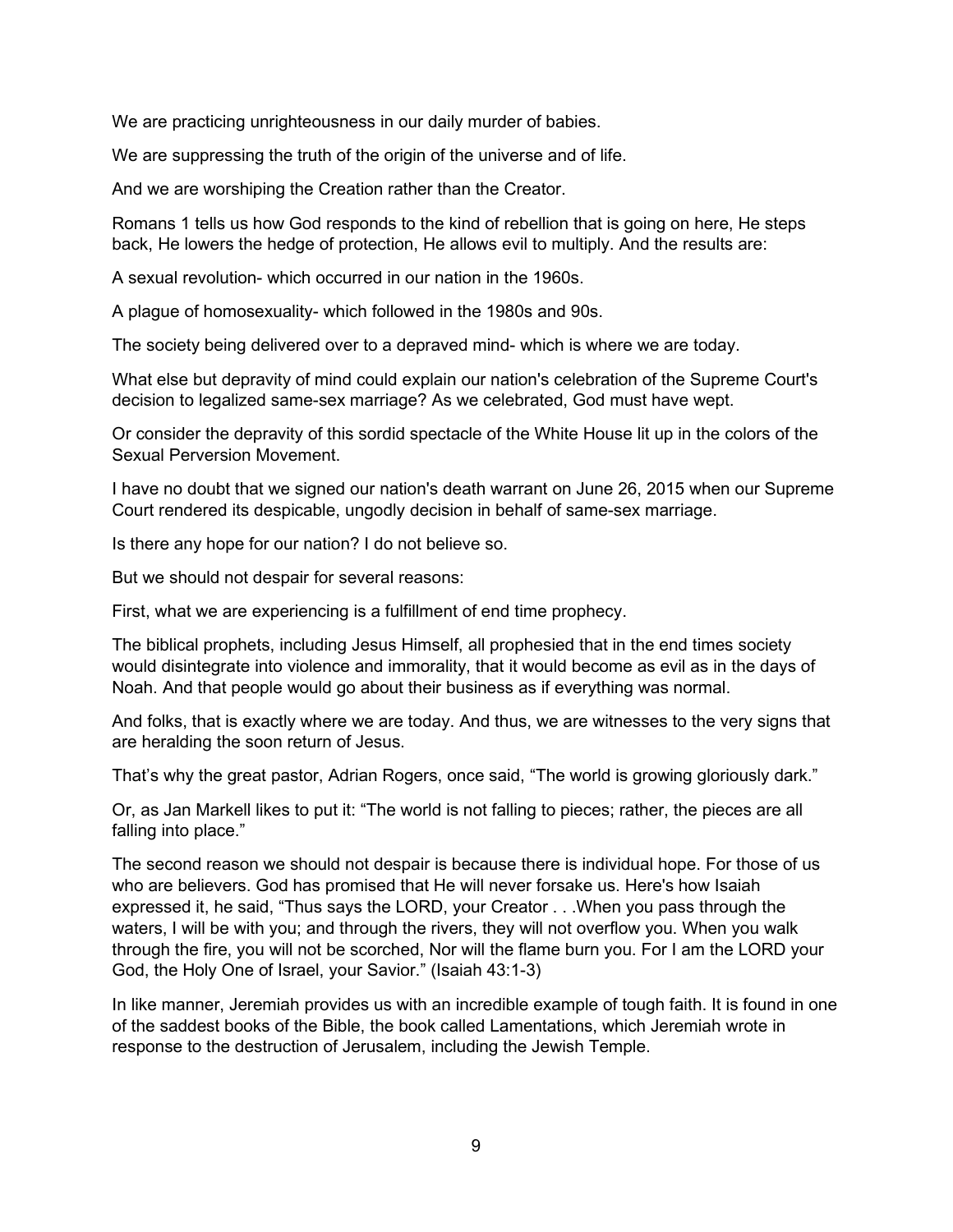He describes walking thru the devastation of his beloved city of Jerusalem, viewing the destroyed homes and buildings, the dead bodies, and even the evidence of cannibalism due to the severe famine the city experienced before its destruction.

And then, suddenly, as if the sun broke thru, Jeremiah proclaimed: "This I recall to my mind, and therefore I have hope. The steadfast love of the LORD never ceases; His mercies never come to an end. They are new every morning. Great is Your faithfulness. 'The LORD is my portion,' says my soul, 'Therefore I will hope in Him.'"

A third reason we should not despair is because of the sovereignty of God. In short, God is in control, He has the wisdom and power to orchestrate all the evil of Mankind and Satan to the triumph of His will in history.

Here's how God expressed it through Isaiah: "Remember this, and be assured . . . I am God, and there is no other; I am God, and there is none like Me, declaring the end from the beginning, and from ancient times things which have not been done, saying, 'My purpose will be established, and I will accomplish all My good pleasure'. . . Truly I have spoken; truly I will bring it to pass. I have planned it, surely I will do it.

And don't forget, we have a fourth reason for hope. We have the incredible hope of the Rapture.

There is also hope for unbelievers. As Pastor Robert Jeffress likes to point out: "When the darkness deepens, the light of Jesus will shine more brightly, like a diamond on a black cloth, and more and more people will be drawn to Jesus and be saved."

Meanwhile, as the darkness deepens, those of us who are believers must serve as salt and light, standing for God and His Word and refusing to give in to the demands of a pagan society, regardless of the cost.

We must be beacons of hope, pointing people to the God of hope, while urging them to put their hope in their only hope, Jesus, the Son of God and the soon returning King of kings and Lord of lords.

#### **Closing**

*Tim Moore:* Wow! It's easy to see why Dave Reagan has impacted so many lives over the years.

You know the prophetic Word of the Lord Amos delivered to ancient Israel is sadly descriptive of our own day and age. Our nation is experiencing a famine, not for bread and water, but rather "for hearing the words of the Lord."

Today you've heard from God's eternal Word. We pray that Dave's message has been an encouragement to you.

In spite of growing adversity, let's purpose to finish well in the race to our heavenly home. In the words of Hebrews, "let us also lay aside every encumbrance and the sin which so easily entangles us and let us run with endurance the race that is set before us, fixing our eyes on Jesus, the author and perfector of our faith."